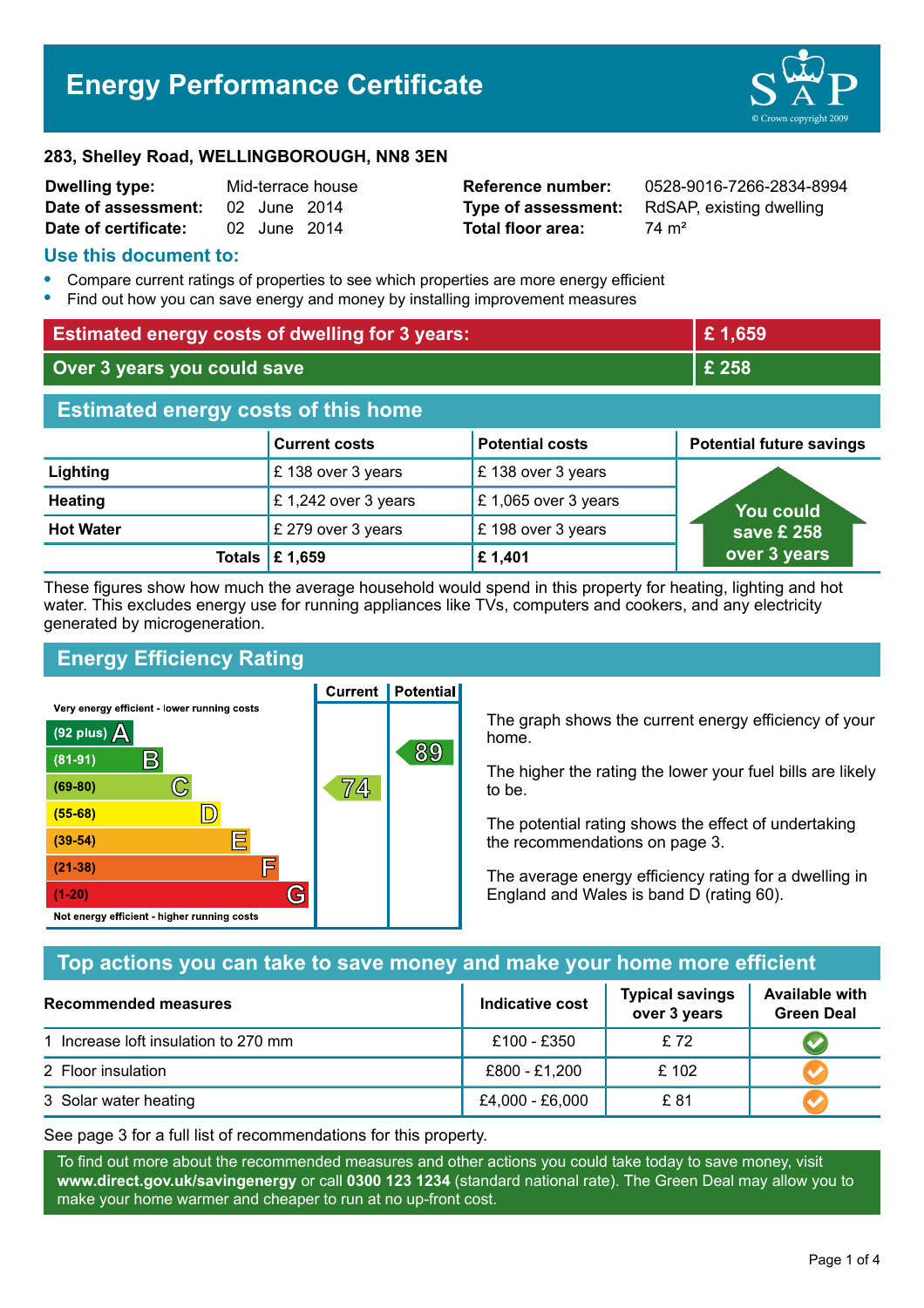## **Summary of this home's energy performance related features**

| <b>Element</b>        | <b>Description</b>                       | <b>Energy Efficiency</b> |
|-----------------------|------------------------------------------|--------------------------|
| Walls                 | Cavity wall, filled cavity               | ★★★★☆                    |
| Roof                  | Pitched, 75 mm loft insulation           | ★★★☆☆                    |
| Floor                 | Solid, no insulation (assumed)           |                          |
| Windows               | Fully double glazed                      | ★★★★☆                    |
| Main heating          | Boiler and radiators, mains gas          | ★★★★☆                    |
| Main heating controls | Programmer, room thermostat and TRVs     | ★★★★☆                    |
| Secondary heating     | None                                     |                          |
| Hot water             | From main system                         | ★★★★☆                    |
| Lighting              | Low energy lighting in all fixed outlets | *****                    |

Current primary energy use per square metre of floor area: 151 kWh/m² per year

The assessment does not take into consideration the physical condition of any element. 'Assumed' means that the insulation could not be inspected and an assumption has been made in the methodology based on age and type of construction.

## **Low and zero carbon energy sources**

Low and zero carbon energy sources are sources of energy that release either very little or no carbon dioxide into the atmosphere when they are used. Installing these sources may help reduce energy bills as well as cutting carbon. There are none provided for this home.

# **Opportunity to benefit from a Green Deal on this property**

The Green Deal may enable owners and occupiers to make improvements to their property to make it more energy efficient. Under a Green Deal, the cost of the improvements is repaid over time via a credit agreement. Repayments are made through a charge added to the electricity bill for the property. To see which improvements are recommended for this property, please turn to page 3. You can choose which improvements you want to install and ask for a quote from an authorised Green Deal provider. They will organise installation by an authorised Green Deal installer. If you move home, the responsibility for paying the Green Deal charge under the credit agreement passes to the new electricity bill payer.

For householders in receipt of income-related benefits, additional help may be available.

To find out more, visit **www.direct.gov.uk/savingenergy** or call **0300 123 1234**.

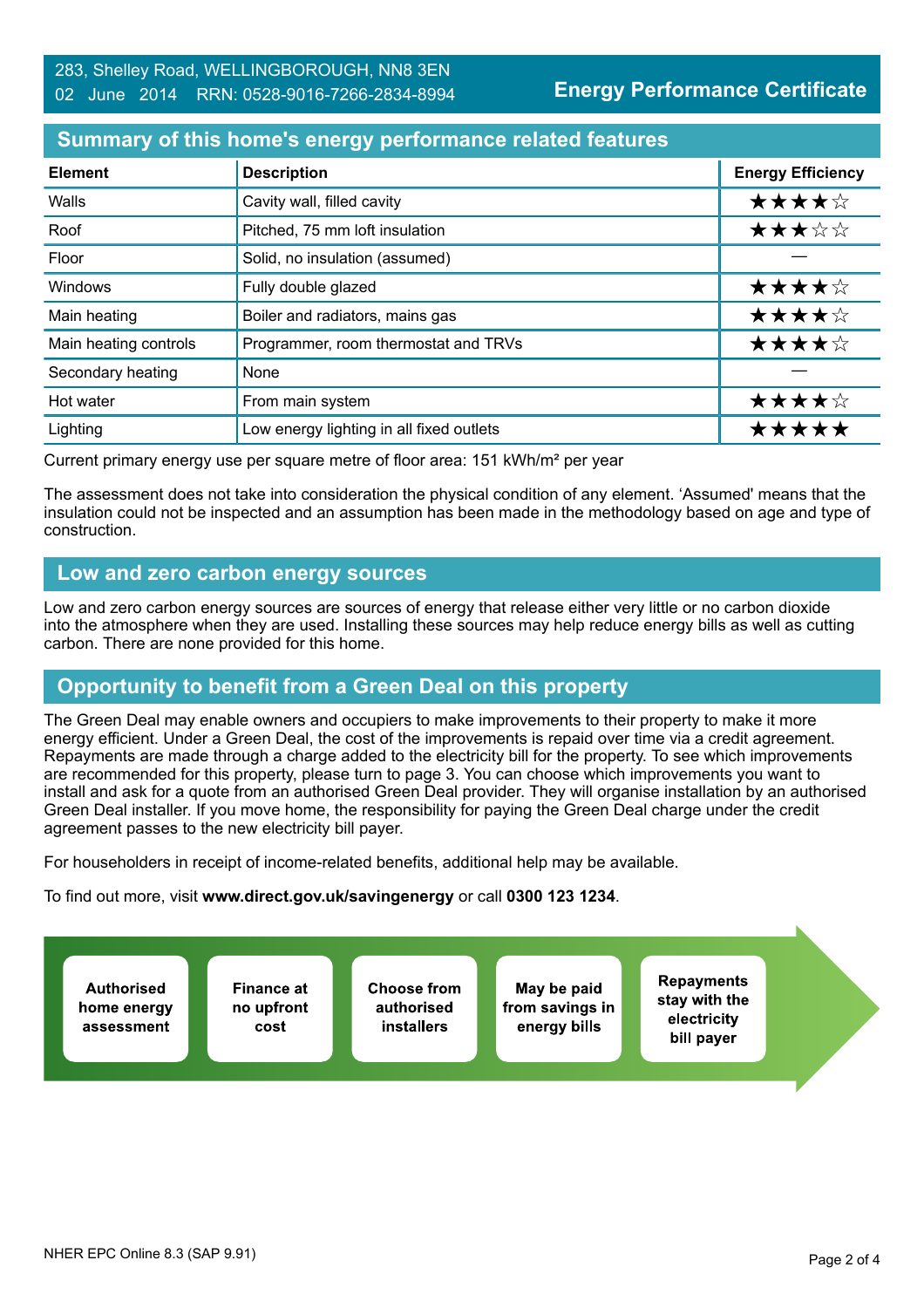## **Recommendations**

The measures below will improve the energy performance of your dwelling. The performance ratings after improvements listed below are cumulative; that is, they assume the improvements have been installed in the order that they appear in the table. Further information about the recommended measures and other simple actions you could take today to save money is available at **www.direct.gov.uk/savingenergy**. Before installing measures, you should make sure you have secured the appropriate permissions, where necessary. Such permissions might include permission from your landlord (if you are a tenant) or approval under Building Regulations for certain types of work.

Measures with a green tick are likely to be fully financed through the Green Deal since the cost of the measures should be covered by the energy they save. Additional support may be available for homes where solid wall insulation is recommended. If you want to take up measures with an orange tick  $\bullet$ , be aware you may need to contribute some payment up-front.

| <b>Recommended measures</b>        | <b>Indicative cost</b> | <b>Typical savings</b><br>per year | <b>Rating after</b><br><b>improvement</b> | <b>Green Deal</b><br>finance |
|------------------------------------|------------------------|------------------------------------|-------------------------------------------|------------------------------|
| Increase loft insulation to 270 mm | £100 - £350            | £24                                | C75                                       |                              |
| Floor insulation                   | £800 - £1,200          | £ 34                               | <b>C77</b>                                |                              |
| Solar water heating                | £4,000 - £6,000        | £ 27                               | <b>C78</b>                                |                              |
| Solar photovoltaic panels, 2.5 kWp | £9,000 - £14,000       | £241                               | <b>B89</b>                                |                              |

## **Choosing the right package**

Visit **www.epcadviser.direct.gov.uk**, our online tool which uses information from this EPC to show you how to save money on your fuel bills. You can use this tool to personalise your Green Deal package.



| L'approvisore du mondiale |  |  |  |  |
|---------------------------|--|--|--|--|
|                           |  |  |  |  |
|                           |  |  |  |  |

| <b>Green Deal package</b>          | $\overline{\phantom{a}}$ Typical annual savings $\overline{\phantom{a}}$ |
|------------------------------------|--------------------------------------------------------------------------|
| Loft insulation                    | Total savings of £24                                                     |
| Electricity/gas/other fuel savings | £0 / £24 / £0                                                            |

You could finance this package of measures under the Green Deal. It could **save you £24 a year** in energy costs, based on typical energy use. Some or all of this saving would be recouped through the charge on your bill.